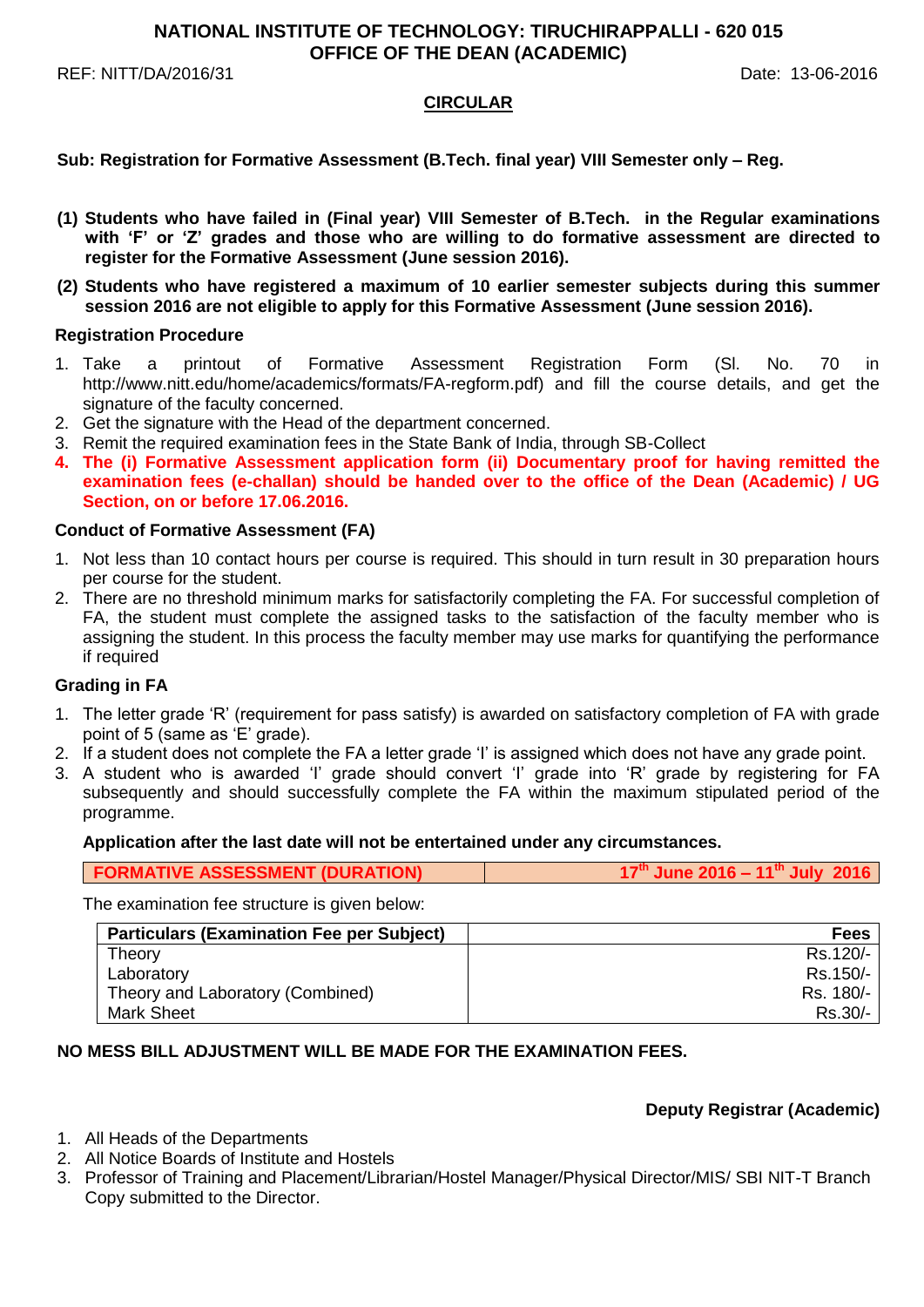# **NATIONAL INSTITUTE OF TECHNOLOGY: TIRUCHIRAPPALLI - 620 015 OFFICE OF THE DEAN (ACADEMIC)**

REF: NITT/DA/Special Supple/2016/31 Date: 13-06-2016

## **CIRCULAR**

## **Sub: Special Supplementary Examinations for VIII Semester Students**

Special Supplementary examinations for the B.Tech. VIII Semester will be held from 27/6/2016. Students who have failed / withdrawn /absent in the regular examinations held in April / May 2016 are eligible to appear for the Special Supplementary examinations. Such students who wish to appear for the Special Supplementary examinations are directed to register in MIS after remitting the required examination fees in the State Bank of India, NIT Branch on or before 17/06/2016 and submit it along with Bank Challan.

| <b>Particulars</b>                  | <b>Fees</b> |
|-------------------------------------|-------------|
| <b>Examination Fee per Subject:</b> |             |
| Theory                              | $Rs.120/-$  |
| Practical                           | $Rs.150/-$  |
| <b>Theory Practical Combined</b>    | Rs. 180/-   |
| Project Viva                        | $Rs.200/-$  |
| <b>Mark Sheet</b>                   | $Rs.30/-$   |

Deputy Registrar (Academic)

 CC: All Heads of Department Notice Board of CIV/CSE/E&E/E&C/MEC/MET/PRO/ICE/CHL/ARCH/MBA/MCA Wardens and Hostel Notice Boards Copy submitted to the Director.